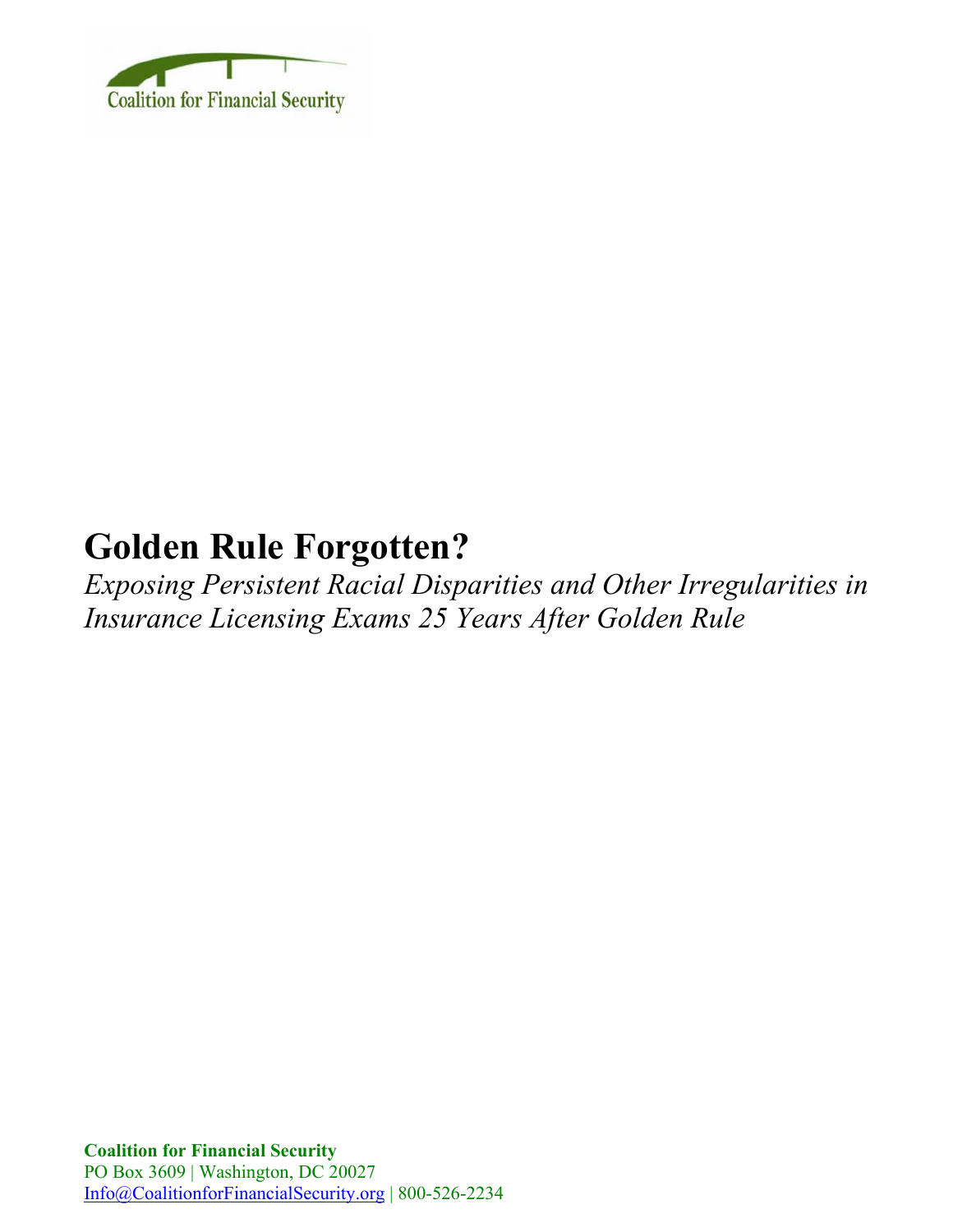#### **Summary**

On November 28, 1984, the *Associated Press* reported the news of a settlement in the lawsuit brought by Golden Rule Insurance Company against Educational Testing Service (ETS). Golden Rule had sued ETS eight years earlier, claiming that the insurance licensing exam ETS administered in Illinois was racially biased and ETS had failed to fix it.

The settlement announced by the *AP* that day would be debated by advocates and opponents of standardized testing for decades to come. Curiously, while the case has made its mark on the academic debate surrounding testing, it has largely been forgotten within the industry where it started: life insurance.

On this 25<sup>th</sup> anniversary of the settlement between Golden Rule and ETS, the Coalition for Financial Security (CFS) has published this new survey. The survey looks back at the events surrounding the Golden Rule case and uses new data to suggest that racial bias and other issues of fairness that led Golden Rule to the courts in the 1970s may still persist in insurance licensing today.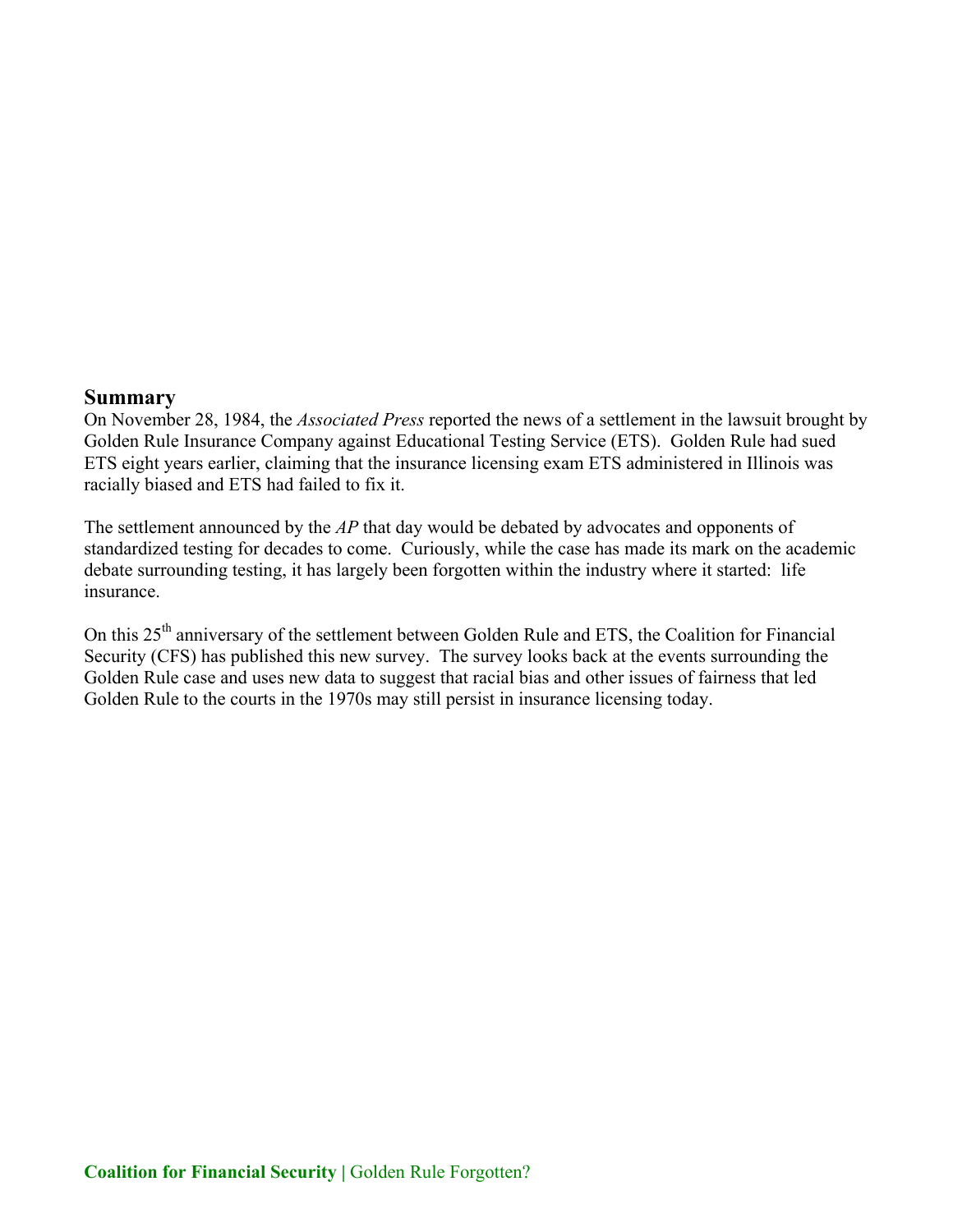## **Methodology**

*The following survey contains pass rates and other demographic statistics related to life producer licensing examinations in 17 states. An effort was made to include all states that publicly release their pass rates or publish the demographic information of those who take their state's producer licensing exam. In an effort to include in this survey states that represent every region and population of the country, CFS supplemented the publicly available information by acquiring other state figures through a 2009 state survey.* 

*Where possible, an attempt was made to remove demographic categories from state reports where less than 50 test takers provided their demographic information. The survey is limited to Life Only or Life and Annuity exams. In all states, demographic data was collected voluntarily. Historical numbers from Illinois were acquired from news coverage of the Golden Rule/ETS settlement.* 

*The states of Alabama, Delaware, Iowa, Massachusetts, New Mexico and Utah declined to participate in the CFS survey.*

| <b>STATE</b>                        | <b>TIME PERIOD OF DATA</b>                          | <b>POPULATION</b>    | <b>SOURCE</b>                                                                                                                                                                                                                                           |
|-------------------------------------|-----------------------------------------------------|----------------------|---------------------------------------------------------------------------------------------------------------------------------------------------------------------------------------------------------------------------------------------------------|
| <b>AZ</b>                           | 2008 Partial Year Pass Rate                         | <b>Total Testers</b> | Arizona Department of Insurance                                                                                                                                                                                                                         |
| CA                                  | January 2009 - Sept 2009                            | First-Time           | California Curriculum Board Meeting                                                                                                                                                                                                                     |
| FL                                  | 2008 Demographic Report                             | <b>Total Testers</b> | State of Florida, Annual Report of Life Insurance<br>Examinations Calendar Year 2008,<br>http://www.fldfs.com/Agents/Industry/News/docs/FL%20DFS<br>%20Life%20Ins%20Examinations%202008-4-23-09.doc                                                     |
| $\overline{\overline{\mathsf{H}}}$  | 2008 Pass Rate                                      | First-Time           | CFS 2009 State Survey                                                                                                                                                                                                                                   |
| IL                                  | 2007 Demographic Report<br>January 2009 - June 2009 | <b>Total Testers</b> | State of Illinois, Candidate Performance Report, Life<br>Examination Parts 1 and 2, 2007.                                                                                                                                                               |
| IN                                  | Pass Rate                                           | <b>Total Testers</b> | Indiana Department of Insurance                                                                                                                                                                                                                         |
| LA                                  | October 2008 - June 2009<br>Demographic Report      | First-Time           | State of Louisiana, Special Results Report on the Louisiana<br>1401 Life Insurance Exam, Table 1, October 6, 2009,<br>http://www.ldi.state.la.us/Documents/Licensing/Producer/Spe<br>cialResultsReportontheLouisiana1401LifeInsuranceExam09<br>0429.pdf |
| MD                                  | 2008 Pass Rate                                      | <b>Total Testers</b> | Maryland Insurance Administration                                                                                                                                                                                                                       |
| MN                                  | 2008 Pass Rate                                      | First-Time           | CFS 2009 State Survey                                                                                                                                                                                                                                   |
| Missouri                            | 2008 Pass Rate                                      | First-Time           | CFS 2009 State Survey                                                                                                                                                                                                                                   |
| $\overline{\text{MO}}$              | 2008 Pass Rate                                      | First-Time           | CFS 2009 State Survey                                                                                                                                                                                                                                   |
| ΝJ                                  | 2008 Pass Rate                                      | First-Time           | New Jersey Department of Banking and Insurance                                                                                                                                                                                                          |
| <b>NY</b>                           | September 08 - December 08<br>Demographic Report    | <b>Total Testers</b> | State of New York, Report on Insurance Agent Licensing<br>Examinations, July 2009, Pg. 3, Accessed on October 19,<br>2009,<br>http://www.ins.state.ny.us/licensing/rpt_sec214_07142009.p<br>df.                                                         |
| $\overline{\overline{\mathrm{OK}}}$ | 2008 Pass Rate                                      | First-Time           | CFS 2009 State Survey                                                                                                                                                                                                                                   |
| R <sub>l</sub>                      | 2008 Pass Rate                                      | First-Time           | CFS 2009 State Survey                                                                                                                                                                                                                                   |
|                                     | July 2008 - September 2008                          |                      | Commonwealth of Virginia, Report of the State Corporation<br>Commission, Bureau of Insurance on Certain Demographic<br>and Other Information From Agent Licensing Examination<br>Candidates for the Period of July 1, 2008 through September            |
| VA                                  | Demographic Report                                  | First-Time           | 30, 2008, Table F1, 23, Acc                                                                                                                                                                                                                             |
| WI                                  | 2008 Pass Rate                                      | First-Time           | CFS 2009 State Survey                                                                                                                                                                                                                                   |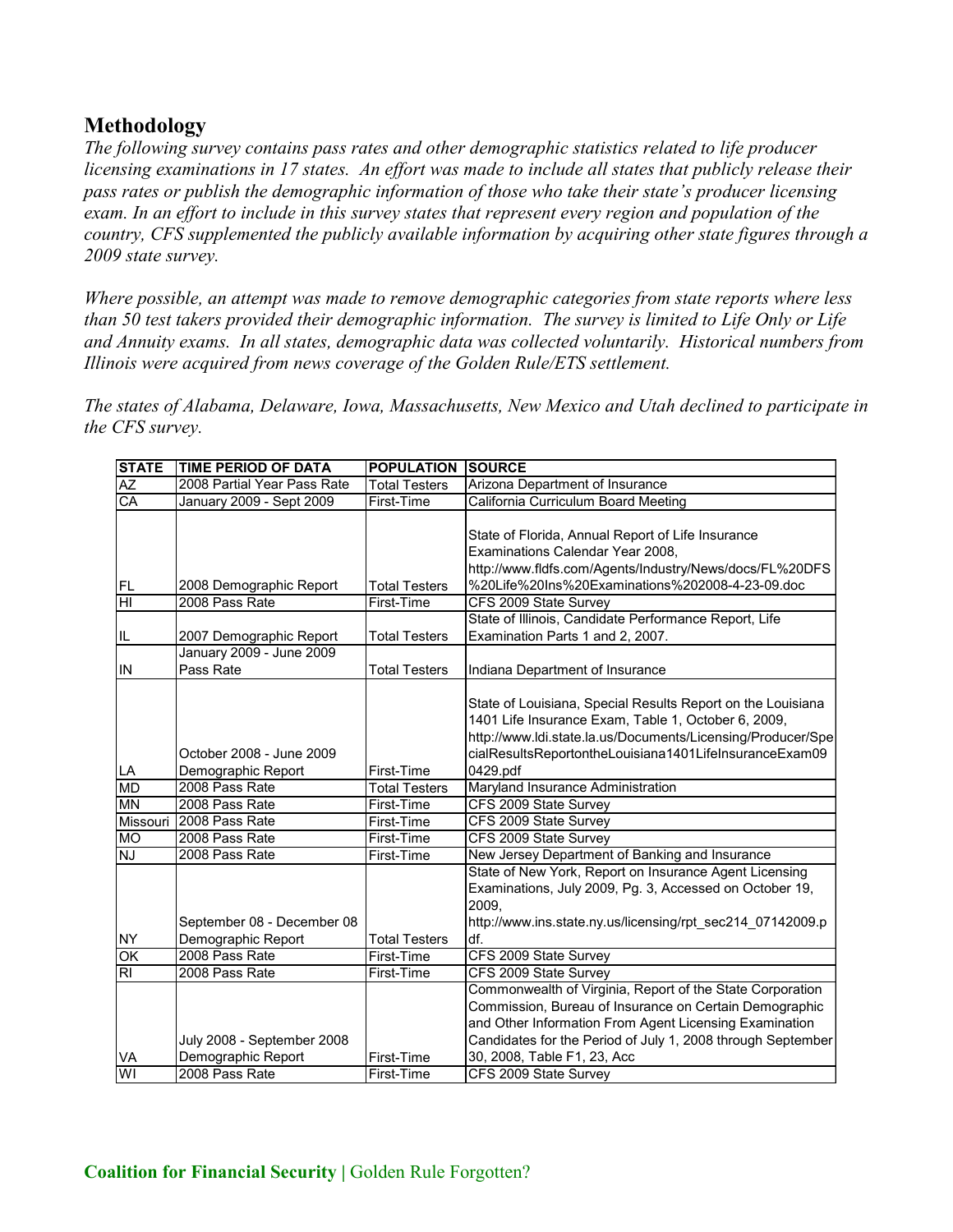# **Golden Rule Forgotten?**

*Coalition for Financial Security November 2009* 

November 2009 marks an important anniversary for advocates of financial security. Twenty-five years ago, Golden Rule Insurance Company and Educational Testing Service, (ETS), settled a long-running lawsuit in which Golden Rule argued that the life insurance licensing exam conducted by ETS for the state of Illinois was racially biased.<sup>1</sup>

While history has recorded the settlement as a ground-breaking moment in the world of standardized exams, the motivations of the lawsuit were less about testing and more about ensuring equal access to jobs in the insurance profession.

According to the writings of then-Golden Rule CEO, the late J. Patrick Rooney, Golden Rule began to suspect Illinois' licensing exam might be unfairly impacting minorities in 1975, based on information that 69 percent of all applicants were failing to pass the exam required to sell insurance in the state. Rooney and others questioned why so few were experiencing success on the exam and who stood to profit from their failure. Golden Rule's theory was that the exam had become an artificial barrier to entry for otherwise qualified candidates for an insurance license. Even as the overall pass rate in Illinois rose, Golden Rule remained concerned about the motives of the for-profit testing industry and the impact an unfair test could have on the minority community, where new licensees had virtually  $disapped<sup>2</sup>$ .

While ETS never admitted to the presence of any bias or issues of fairness in its licensing exams, it did agree to settle with Golden Rule in 1984. That settlement resulted in a number of licensing and test reforms in Illinois, ranging from the state collecting and analyzing the demographic information of those applying for a license, to ETS agreeing to phrase test questions at an appropriate reading level<sup>3</sup>.

In the world of standardized testing, history is mixed on the consequences of Golden Rule, but in the world of insurance licensing, Illinois stands as a leader today. In 25 years, Illinois has gone from a licensing test with a 25-point disparity between Whites and African Americans to a test where both demographic groups are passing at a rate well above 70 percent<sup>4</sup>.

Of course, the progress in Illinois goes beyond cold statistics. It goes to the heart of what Golden Rule was fighting for to begin with. A fairer test in Illinois has meant more opportunities for those who once faced an arbitrary obstacle getting into the insurance profession. In turn, this has meant more middleclass and minority families in Illinois having access to the agents they need to help them acquire the tools necessary to achieve financial security.

Unfortunately, this new survey by the Coalition for Financial Security (CFS) reveals that Illinois is the exception, not the rule. Among the nearly 20 states surveyed and examined by CFS this year, only Illinois achieved a pass rate at or above the 70 percent pass rate recommended by the National Association of Insurance Commissioners (NAIC) in the organization's producer licensing handbook. Moreover, among states that collect and publish the demographic information of licensing examinees, only Illinois succeeded in nearly eliminating disparities by race, education and gender.

What follows is a survey looking at state insurance licensing using new numbers compiled by CFS and viewed through the lens of the Golden Rule anniversary.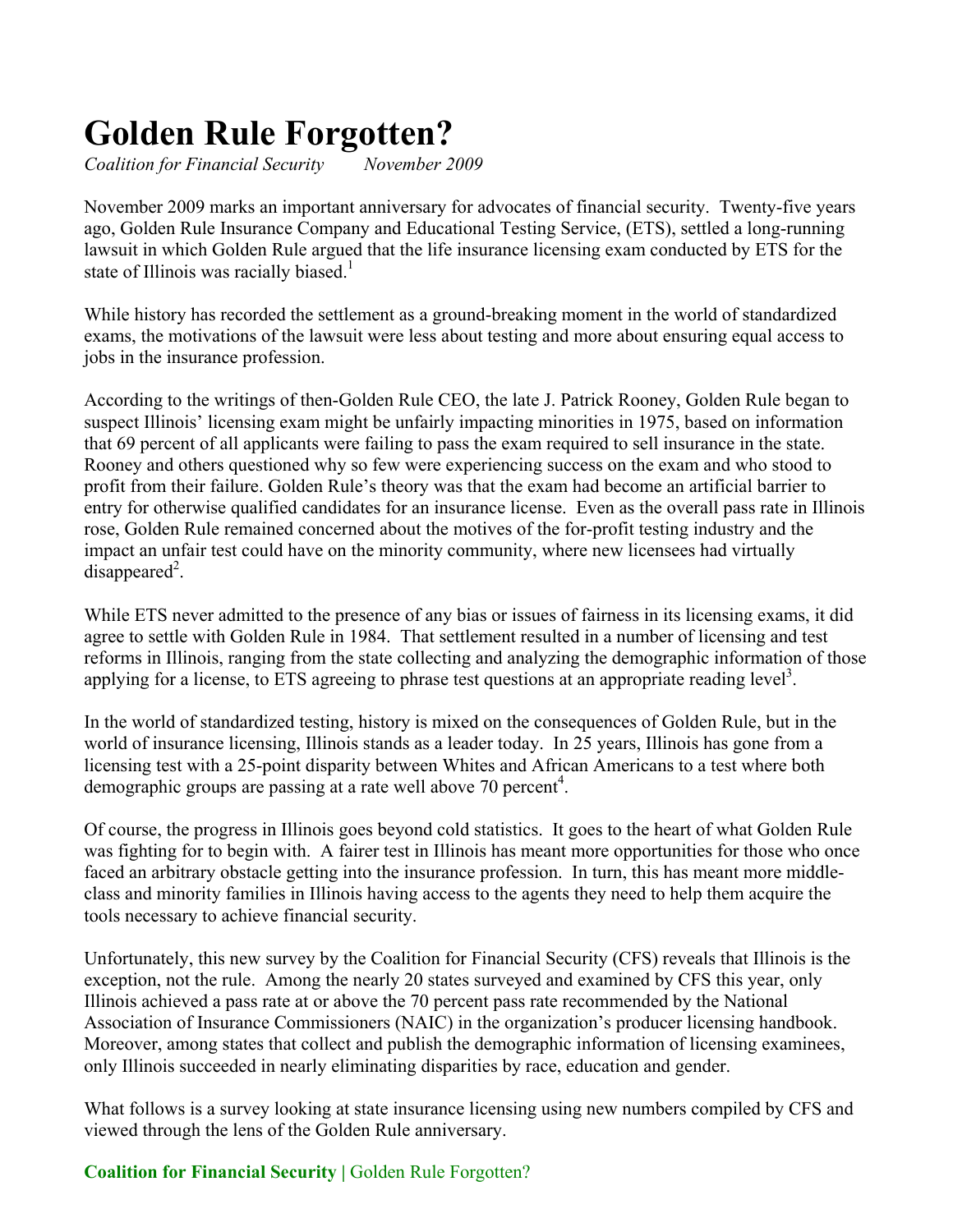#### **State Pass Rates**

The Golden Rule case was sparked when the pass rate for first time test takers in Illinois reached 31 percent. According to reports of the events, the life insurance licensing exam had become so difficult that in order to get *anyone* to pass, it was only necessary to answer 40 percent of the exam questions correct. Even with this low threshold, 69 percent of test takers were failed.<sup>5</sup>

So how do states compare today? While one might expect progress in state licensing exams since this issue was first brought to light, the CFS survey found a number of states with pass rates dangerously close to approaching the Golden Rule low of 31 percent.



#### **Overall Pass Rate by State**

As illustrated above, the highest pass rate CFS found in its survey was Illinois with an 80 percent pass rate in 2007. Rhode Island followed with 66 percent. Minnesota, Missouri, Oklahoma and Wisconsin were next with pass rates in the mid- to low-sixties. California Mississippi and New Jersey followed with pass rates in the 50s. Arizona, Florida, Hawaii, Indiana, Louisiana, Maryland and Virginia rounding out the survey with pass rates in the high 30s and low 40s.

The 42-point spread in pass rates between states raises troubling questions. It is commonly accepted that life insurance regulations do not differ dramatically by state. Indeed, testing vendor Prometric advises its state clients that state exam results are *"comparable"* because they are *"for the same profession"* and share *"equivalent"* content. 6

Given that fact, one would not expect to see such dramatic differences in pass rates by state.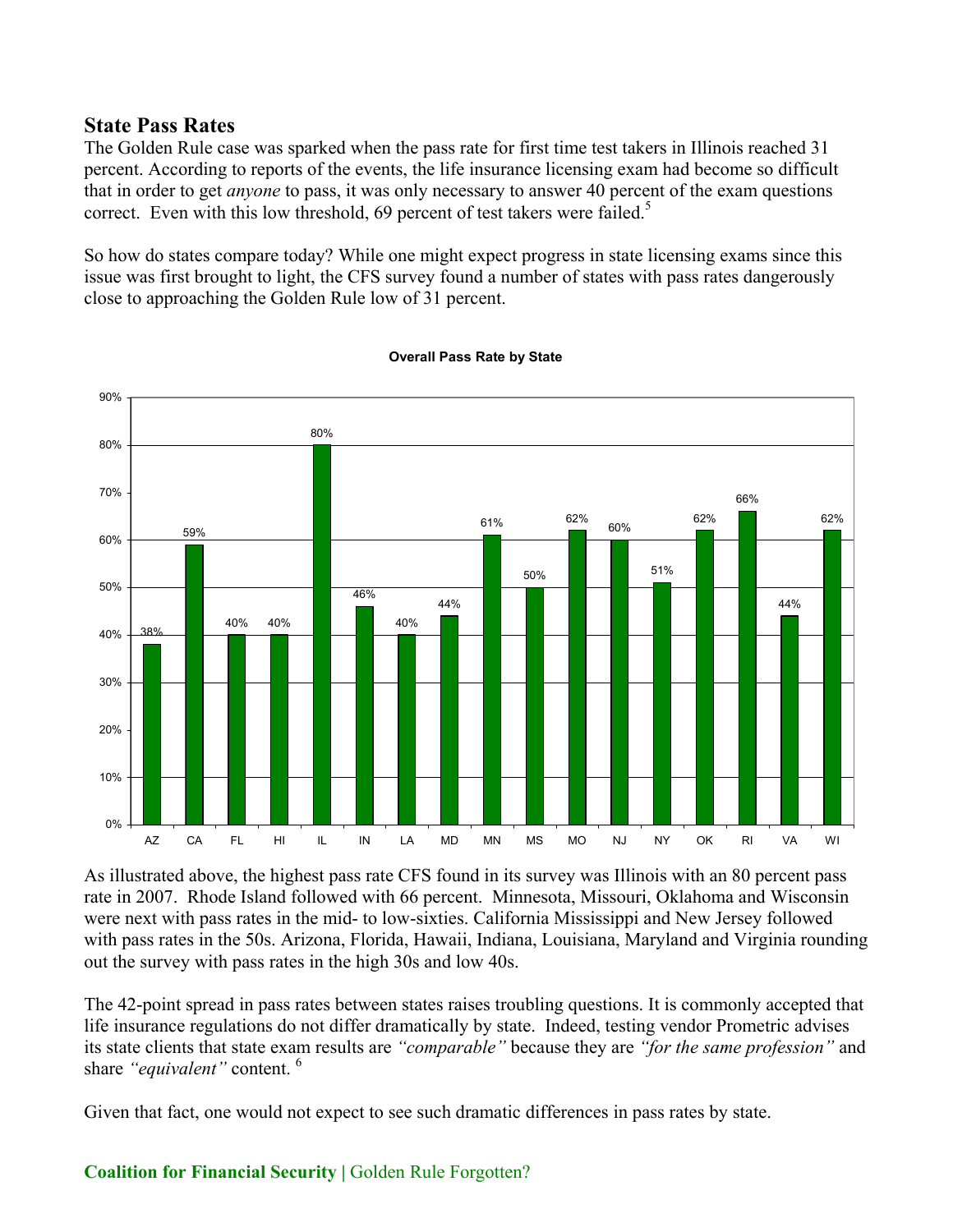So why the disparity?

One variable that can be ruled out is the different state pre-licensing requirements. A majority of states require candidates to take prep-courses before they sit for the licensing exam. These courses cover issues such as ethics and the insurance code. Requirements differ by state, but usually dictate some number of hours candidates must study online or in the classroom before they sit for the exam. The required number of hours varies by state from 60 hours to none at all.

One might expect states with more stringent pre-licensing requirements to have higher pass rates. After all, it stands to reason that those who take more time to study a profession will experience more success on a professional licensing exam. However, the CFS survey showed no correlation between pass rate and hours of study.



**Pass Rates vs. Pre-Licensing**

Louisiana has 16 hours of study and a 40 percent pass rate. Illinois had 15 hours of study in 2007 and an 80 percent pass rate. Maryland has 60 hours of study, but the state has nearly the same pass rate as Virginia, which does not require any licensing courses at all<sup>7 8 9 10</sup>.

The disconnect between pass rates and pre-licensing suggests something is amiss. Either the prelicensing process is failing to impart entry level insurance knowledge on test takers, or the exams are not being properly designed to measure whether candidates possess the knowledge to satisfactorily perform an entry level job.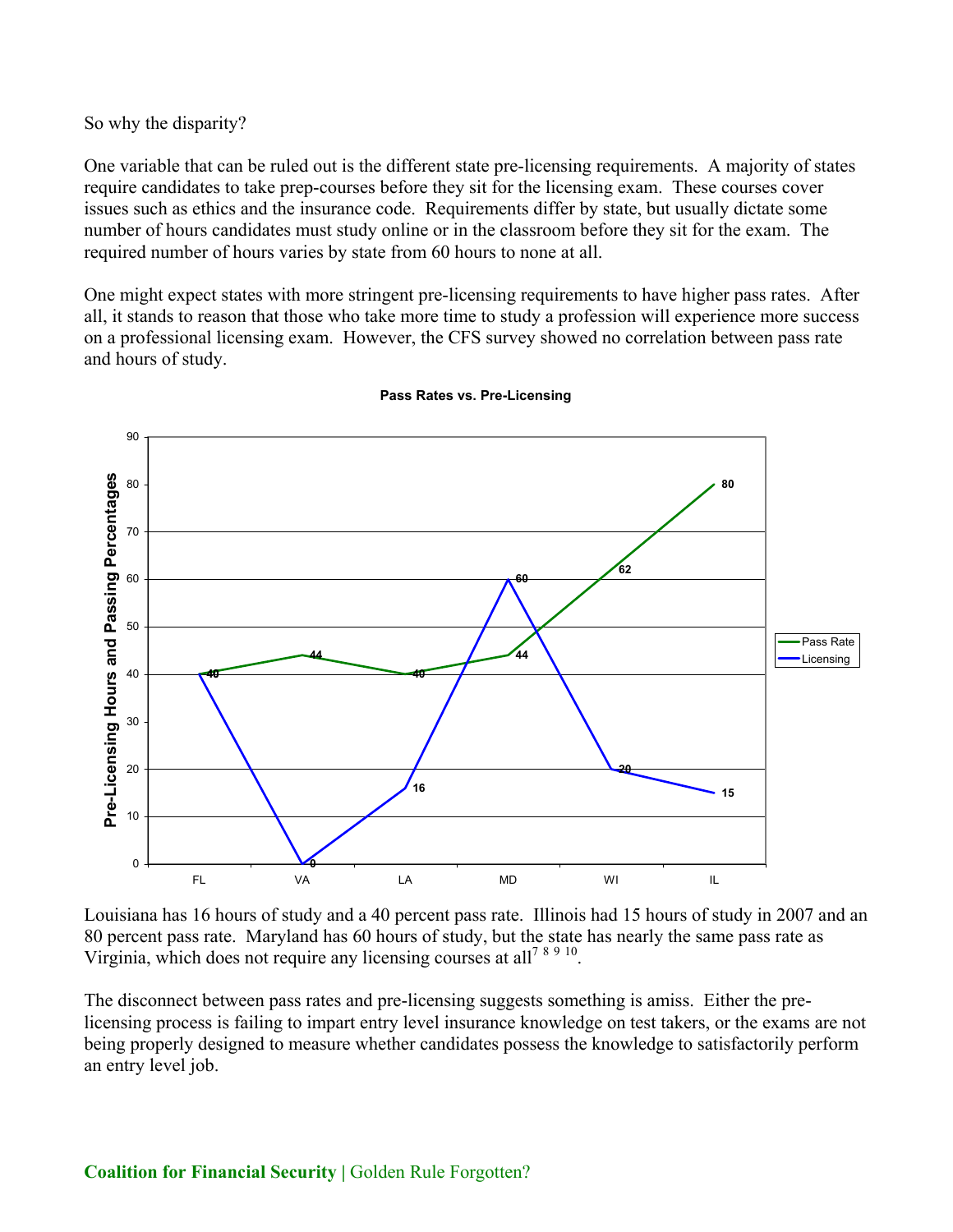Whichever is the case, the variations in pass rate from state to state raise a basic issue of fairness. Specifically, an individual's opportunity to work as an agent appears to depend more on WHERE they live than WHAT they know.

Consider the pass rates of Maryland (44 percent) and California (59 percent). Aspiring agents in Maryland appear to face a much higher licensing threshold than agents in California. Interestingly, there is no evidence that consumers in Maryland benefit from this higher threshold in the form of fewer complaints about agents or their insurance products.<sup>11</sup>

Equally troubling from the pass rate standpoint is how many states appear out of compliance with the suggestions published in the NAIC's producer licensing handbook. The handbook recommends that if a *"licensing examination exhibits an overall pass rate of less than 70 percent… that examination should immediately be reviewed."* <sup>12</sup>

Only one state included in the CFS survey, Illinois, was above that mark. Notably, the state appears to enjoy that high pass rate without suffering from an increased instance of consumer complaints.

## **Disparities by Race**

While it was the overall pass rate on the Illinois exam that sparked Golden Rule's interest in the licensing exam, it was the exam's impact on minorities that led the company to the courts. According to accounts of the Golden Rule case, there was a 25-point disparity on Illinois' licensing exam in the late 1970s. Seventy percent of Whites passed a revised Illinois exam, compared to 52 percent of African Americans<sup>13</sup>

Golden Rule concluded that the exam had become an unnecessary barrier to entry for otherwise qualified minority agents. They suspected that there was evidence that Illinois regulators and ETS knew of the discriminatory effect that their test was having and were taking no steps to correct it.<sup>14</sup>

In 2007, Illinois published a demographic report showing that the severe gap between African Americans and Whites that spurred the Golden Rule case no longer existed. The report showed Whites passing at 86 percent compared to 77 percent for African Americans.



**2007 Illinois Pass Rates by Race**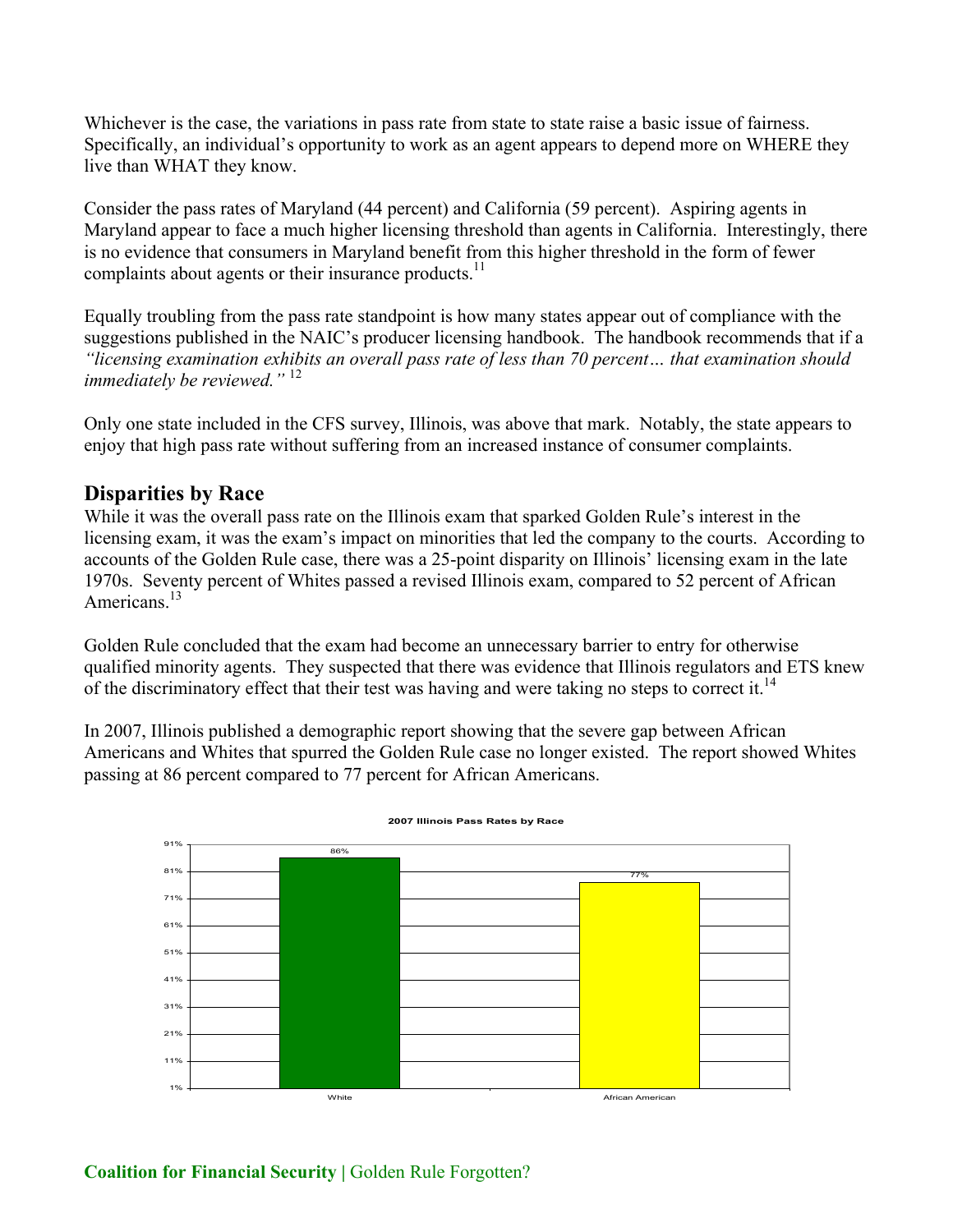Unfortunately, the progress seen in Illinois since Golden Rule does not extend across the nation. The CFS survey uncovered demographics reports in Arizona, Florida, Louisiana, New York and Virginia that look more like Illinois in 1977 than Illinois in 2007.



**Pass Rates by Demographic**

Louisiana, according to an October 2009 demographic report, had a 40 percent pass rate on its life insurance exam, with a 24-point disparity between the pass rates for African American and White candidates. Virginia's first demographic report showed a 44 percent pass rate on its life exam, with a 24 poimt disparity (35 percent to 59 percent) between African American and White candidates.

In 2008, Florida had a 40 percent overall pass rate on its life exam with a 20 percent disparity (32 percent to 52 percent) between African Americans and Whites and a 17-point disparity between Hispanics and Whites.

Unfortunately, there is evidence that racial disparities are not just isolated to those states that already publish demographic reports. Maryland's insurance administratiom is just beginning to collect demographic data but recently reported that the state had a 44 percent pass rate in 2008 with a 27 percent pass rate for African American test takers who voluntarily reported their race during the last quarter of 2008.

As with the state-by-state fluctuations in pass rate, the disparities by race raise a number of flags about the design of state licensing exams.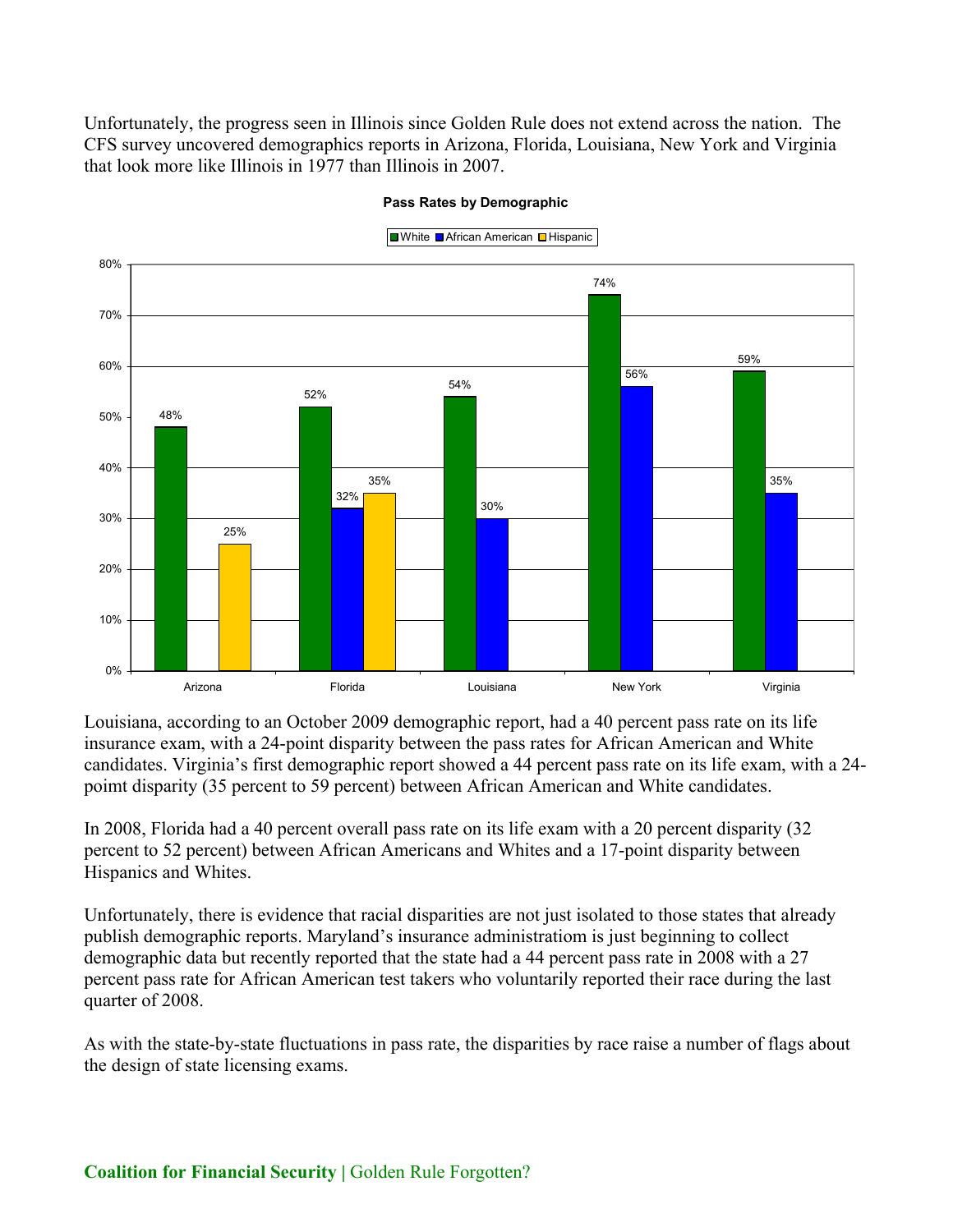## **Disparities by Education**

Of course, test takers come from a variety of educational backgrounds. This fact is often cited by those seeking to explain racial, gender and other disparities in exams like the SAT.<sup>15</sup>

When it comes to insurance licensing exams, the education explanation appears to carry less weight.

It has long been accepted by regulators and leaders in the industry that selling insurance should not require a college education. As Marvin Owens, National Urban League VP for Economic Development argued in the *Dallas Morning News, "College doesn't teach the skills that make a great agent. People from many different backgrounds excel in this business."<sup>16</sup>*

Unfortunately, the CFS survey shows that a college degree may be the minimum education one needs in some states to enjoy a 50 percent chance of acquiring a license. Indeed, demographic reports show that even test takers with advanced degrees in Florida, Louisiana and Virginia were struggling to pass above the NAIC's recommended rate.



#### **Pass Rates by Education**

The education numbers are particularly striking when juxtaposed with the pre-licensing requirements discussed earlier. For example, Florida requires 40 hours of pre-licensing or the equivalent, yet almost 50 percent of test takers with a college degree still fail the exam. As the chart above illustrates, success levels fall precipitously from there.<sup>17</sup>

These numbers paint a disturbing picture. When combined with the fact that there is no evidence that lower pass rates translate into stronger consumer protections, the numbers above suggest some state licensing exams may be locking important segments of the population out of the insurance profession.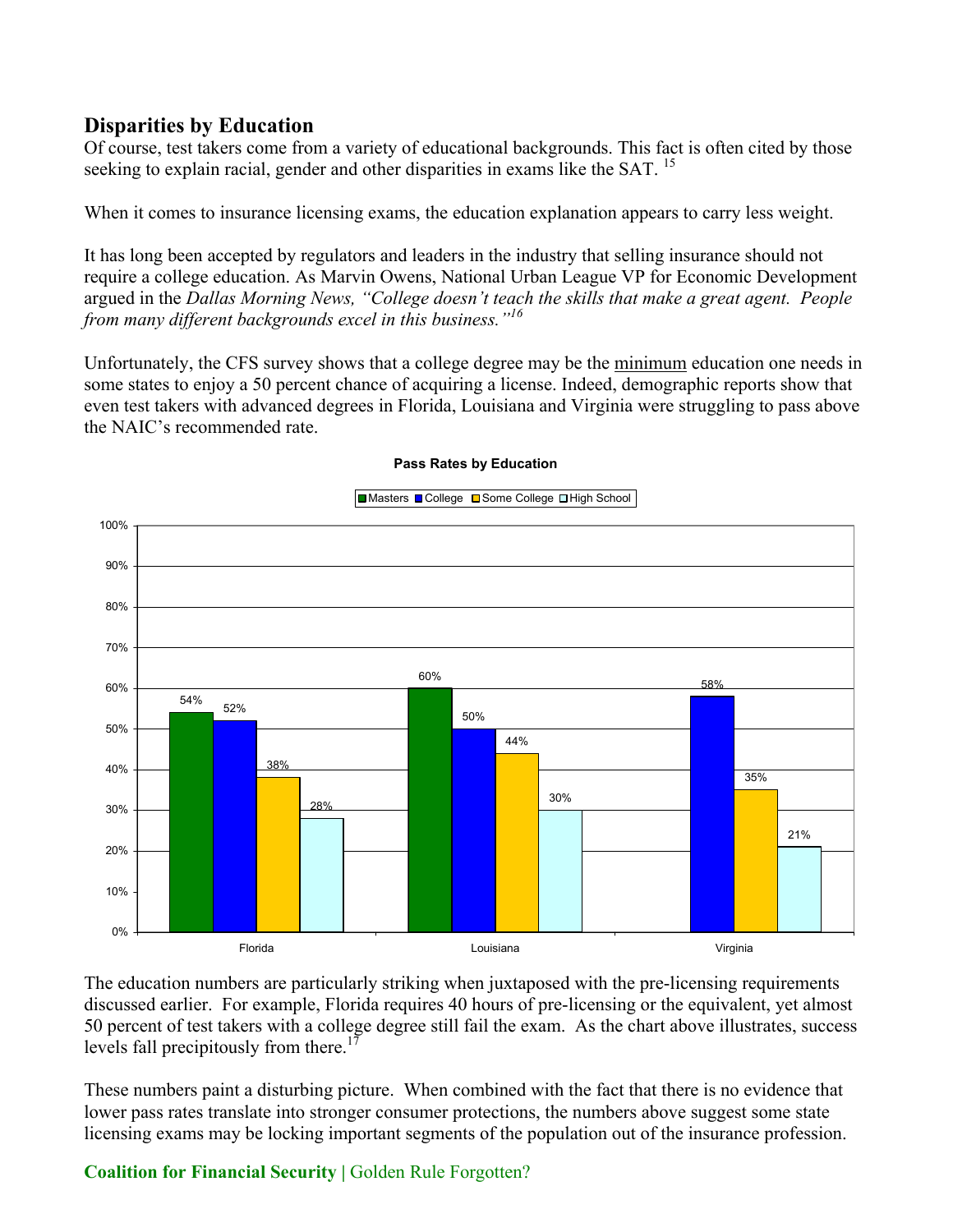Interestingly, the numbers in Illinois look quite different. Even test takers who report having a high school diploma or GED pass at 67 percent.



#### **IL 2007 Pass Rates by Education**

Illinois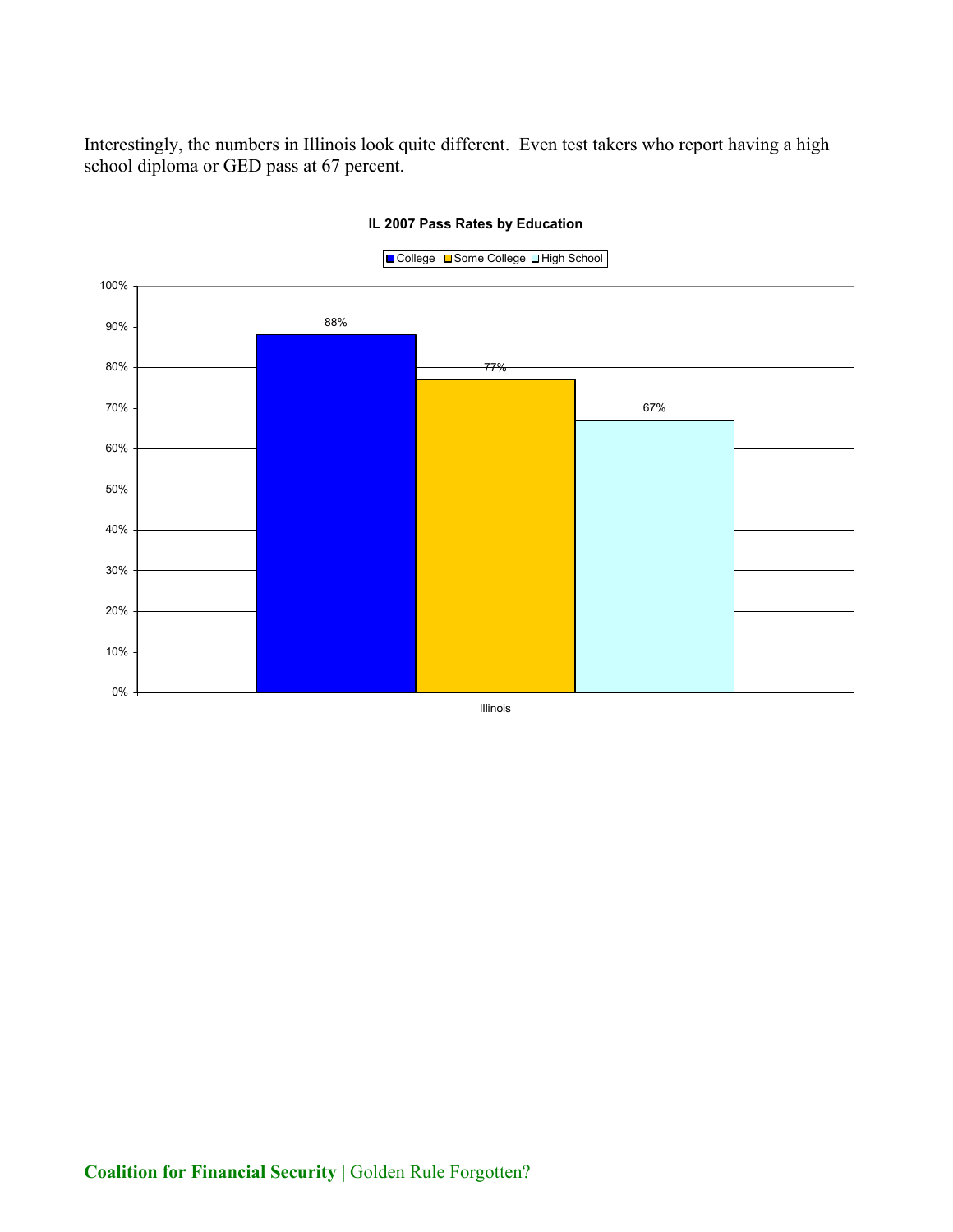## **Conclusion**

Similar to what Golden Rule believed about the Illinois' exam 25 years ago, many states in the CFS survey appear to have unintentionally allowed their insurance exams to become artificial barriers to entry into the insurance profession. The numbers suggest that those affected the most come from "main street" or minority backgrounds. Perhaps not coincidentally, these are the same communities that report having the least knowledge about insurance, the least contact with insurance agents and the least use of insurance products. 18 <sup>19</sup>

At its heart, the Golden Rule case was not about making the Illinois licensing exam easier. It was about making sure the industry was open to everyone. On the 25th anniversary of the landmark case, this survey suggests it is time to remember Golden Rule. When nearly half of candidates with a Master's degree cannot pass an exam after 40 hours of study, as is the case in Florida, something in the process is clearly broken.

Illinois aside, all states included in the CFS survey appear to warrant a review under the standards put forward in the NAIC's handbook. That review should include an assessment to make sure exams are properly measuring the knowledge required of entry level agents. It should include a review that covers the phrasing and subject of questions by subject matter experts. In choosing experts, states should seek out a diversity of viewpoints. Experts that can weigh in on everything from vocabulary, to cultural bias, to state-specific regulations should be included in the process. Wording of questions and the words themselves should be a point of emphasis. Exams should not be permitted to become tests of vocabulary or reading comprehension, nor should they be allowed to lapse out of date with the law. As one example of what states might look for, the state of Florida recently told CFS they considered removing the word "promulgate" from their exam.

While the NAIC 70 percent pass rate recommendation provides a helpful roadmap, the fact that so many states are out of compliance suggests the need for a renewed focus on testing reform by all stakeholders.

Looking at the state-by-state numbers, one fear is that states are finding "false comfort" in low pass rates. It seems as if some states are assuring themselves that their tests are sufficiently difficult if more test takers fail than pass their exams. While this view no doubt stems from a desire to maintain rigorous standards and protect consumers, the results can be exactly the opposite. Instead of licensing agents qualified to ethically sell insurance, states end up licensing agents who know how to pass a test. Regulators should fight the culture that says exam difficulty should be judged by how many people are failed. Instead, exams should be judged by one criteria alone: are they measuring whether test takers have the knowledge they need to properly serve consumers and perform the job?

So what encourages the focus on low pass rates? In the Golden Rule case, the plaintiff pointed its finger at the for-profit testing industry, and today, there is some evidence that regulators should look there again.

Test vendors are for-profit companies who often – at the request of regulators - determine, or at least recommend, key testing parameters such as pass rates, the wording of questions, and potentially even the subject matter of tests.

Vendors may be paid on a per-test basis. For example, test takers in Maryland pay \$70 to take the exam the first time and \$70 for each subsequent retake. Maryland's recent demographic report showed that 573 test takers sat for the general portion of the state's licensing exam during the fourth quarter in 2008.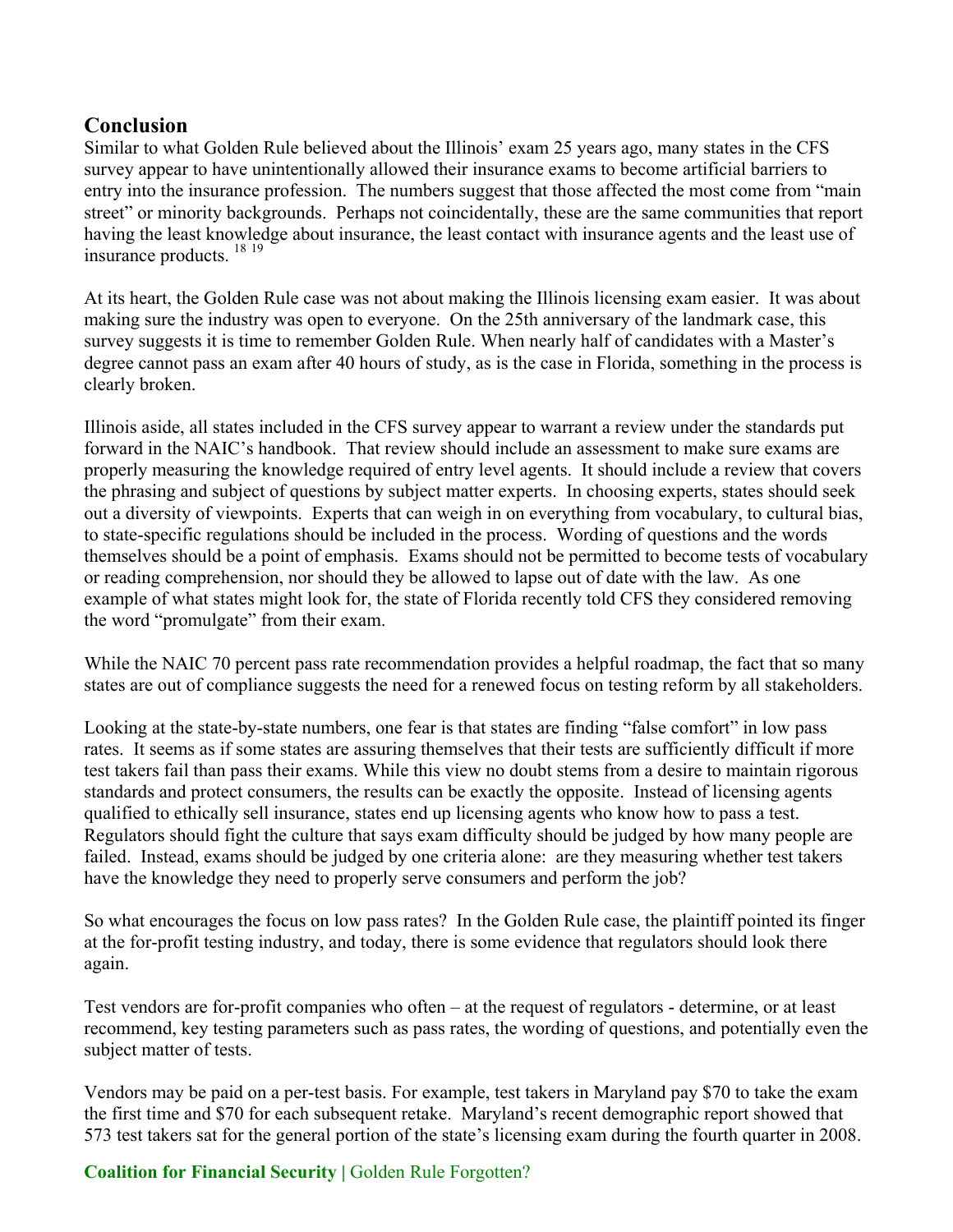At \$70 a test, that equals \$40,110 in testing fees for the life exam alone. An additional 1,182 examinees appear to have sat for either the Accident and Health Producer exam and the Life, Accident and Health Combo exam. Combined, that represents \$122,850 in testing fees for just one quarter!

These numbers confirm that testing is big business.

The for-profit nature of testing appears to have led to trouble in some states. Indiana replaced its vendor in 2006 when state regulators believed the test provider was purposely "muddling" the state's producer licensing exam in order to profit from retakes. Exam questions got so complicated that even department officials had trouble understanding what the test was asking.<sup>20</sup>

As the Indiana experience illustrates, the power some regulators have ceded to vendors has created a situation that is ripe for conflicts of interest. Ultimately, it is consumers and agents who suffer the consequences.

James Atterholt, the commissioner in Indiana who oversaw the change in that state's vendor, recognized the impact that an improperly designed exam can have. Upon making the switch in Indiana's testing vendor, he is quoted as saying, *"imagine how many people were discouraged from getting into this industry because the locations were closed, or the failure rate was too high. We're not trying to make [the exam process] easier; we're trying to make it fairer."*<sup>21</sup>

Twenty-five years after Golden Rule, a fairer test is a goal many states seemingly still need to achieve.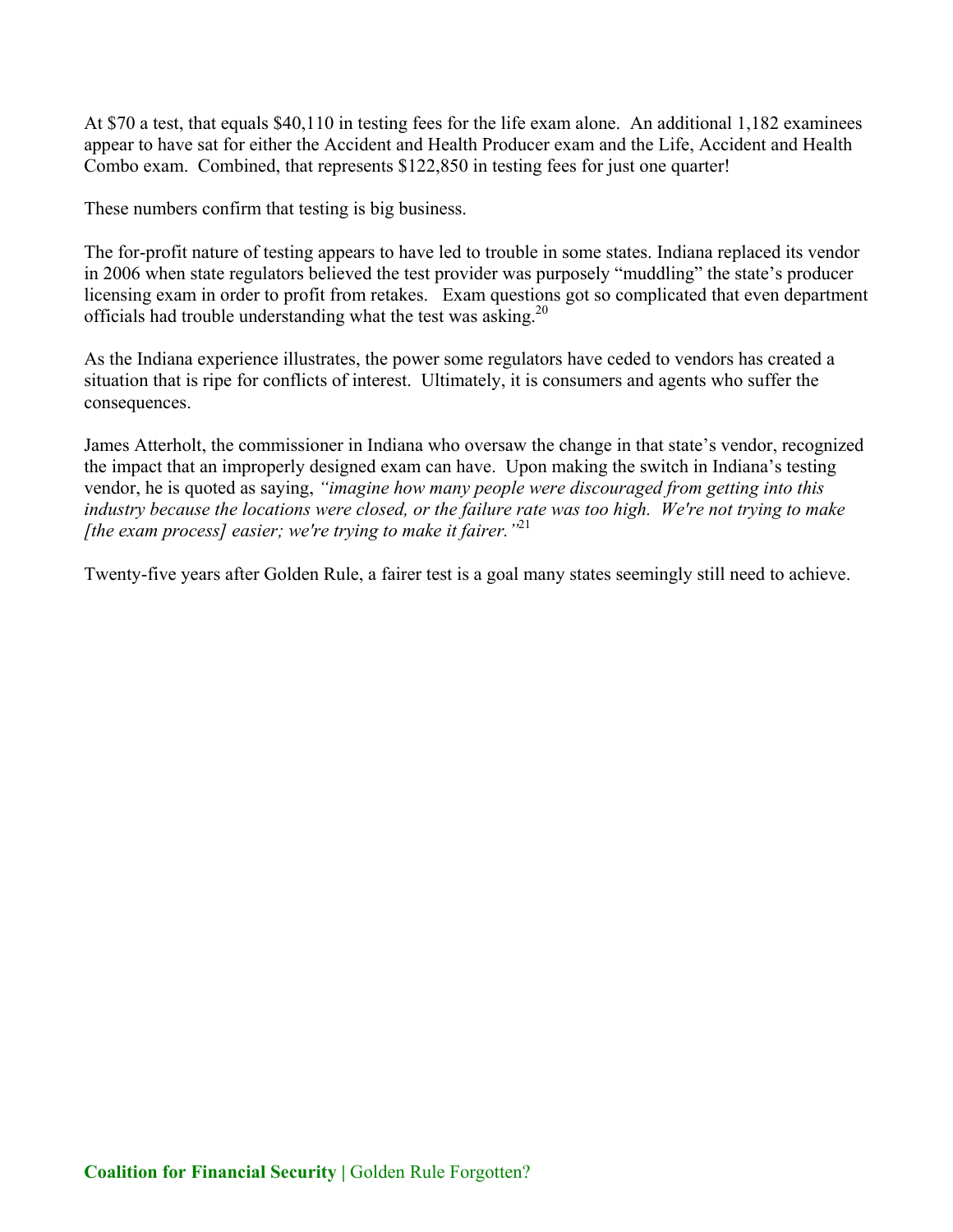## *About the Coalition for Financial Security*

The Coalition for Financial Security's mission is to educate policymakers, financial providers, and the public on the growing divide between working-class and wealthy Americans' level of financial security. While the wealthy enjoy the benefits of life insurance, mutual funds, and banking products, many Americans struggle to harness financial resources to help improve their lives.

The coalition's goal is to explore effective solutions that will bridge this gap so that more hard-working Americans will learn about and secure the financial resources that have become an important part of achieving the American dream. By examining why many Americans may be unaware of the need for such resources, and why others choose not to utilize them, we hope to find answers that will help more Americans get ahead.

The Coalition for Financial Security believes that every American who dreams of investing in the future and passing their savings on to the next generation should have the opportunity to do so.

CFS is served by an advisory board that includes former New York City Mayor David Dinkins and former President and CEO of the National Council of La Raza Raul Yzaguirre

In December 2005, the Coalition for Financial Security released a poll with the League of United Latin American Citizens (LULAC) that highlighted some of the sources of financial insecurity in America.

The poll revealed a very serious knowledge gap and a savings gap among Americans who have the finances to save but do not know how to utilize financial tools and do not have contact with financial professionals who can help educate them.

In order to bridge the knowledge gap, one of our main areas of focus is on public and private-sector policies that will help put more financial professionals in contact with hard-working Americans.

Statistics show that in working class neighborhoods, there are simply not enough financial experts to help families acquire the tools necessary to achieve the American dream. The CFS poll found:

- Among Americans without an IRA, 85% do not know anyone who sells them and 88% have never been contacted about them.
- $\bullet$  89% of Americans without life insurance do not know anyone who sells it, and 80% have never been contacted about it.
- 90% of adults who do not own investment products like stocks, bonds or mutual funds do not know anyone who sells them, and 86% have never been contacted about them.

In order to help bridge this knowledge gap, CFS promotes and encourages the public, private and nonprofit sectors to do their part.